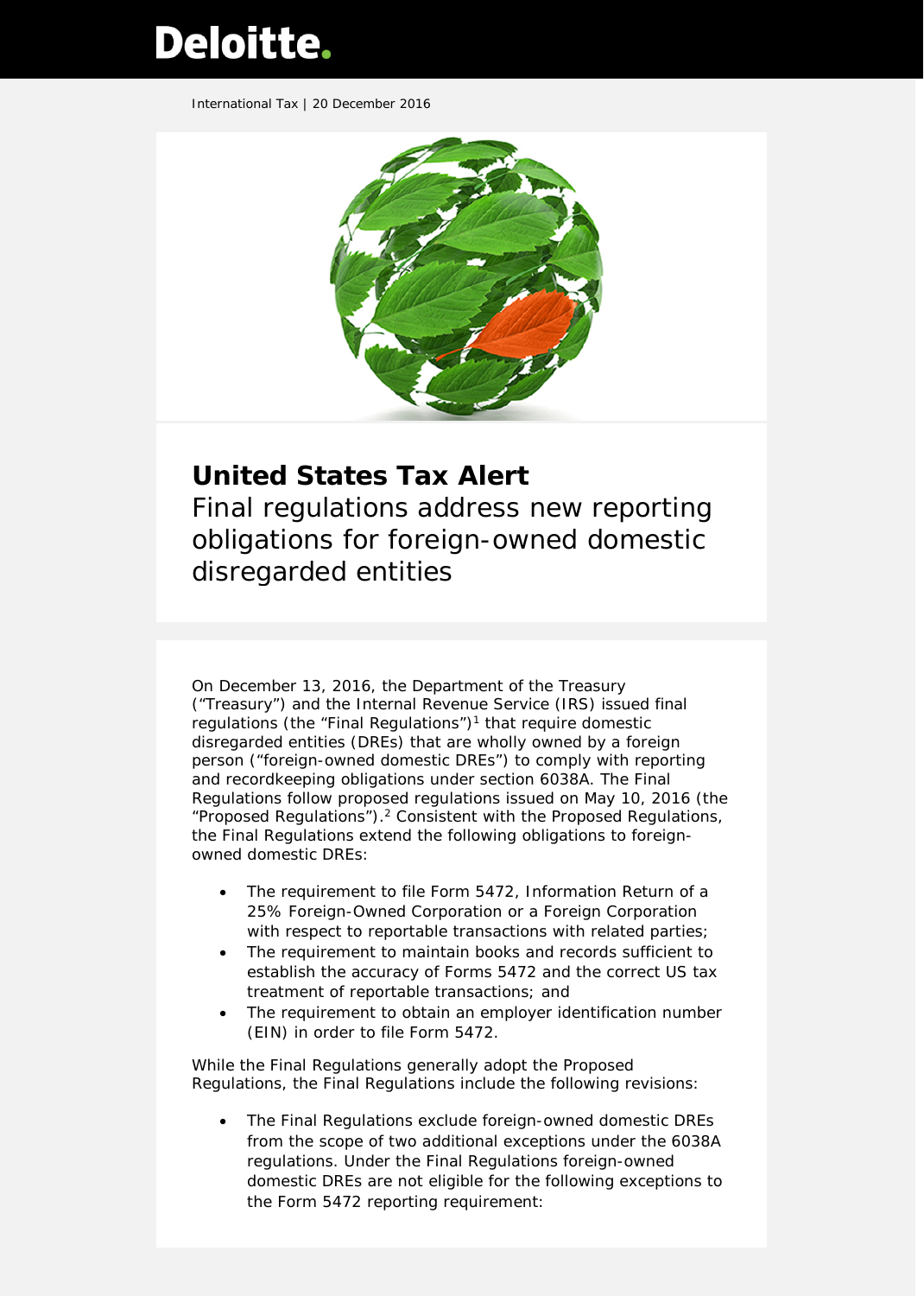- o The exception with respect to certain reportable transactions already reported on a Form 5471, *Information Return of US Persons With Respect to Certain Foreign Corporations* (the "Form 5471 exception"), and
- o The exception with respect to foreign related parties that qualify as foreign sales corporations (FSCs) (the "FSC exception");
- The Final Regulations provide a rule for determining the taxable year of a foreign-owned domestic DRE for section 6038A purposes; and
- The Final Regulations modify the effective date stated in the Proposed Regulations so that the Final Regulations apply to taxable years that begin on or after January 1, 2017, and that end on or after December 13, 2017.

#### **Background**

Under the entity classification regulations, certain domestic business entities that have one owner, such as single-member LLCs, are classified by default as DREs.<sup>3</sup> As a result, and in the absence of regulations to the contrary, domestic DREs may not have an obligation to file US tax or information returns, maintain associated records, or obtain an EIN. In the case of foreign-owned domestic DREs, the foreign owners also have no such obligations in certain circumstances. In the preamble to the Proposed Regulations, Treasury and the IRS noted that the absence of reporting and recordkeeping obligations for foreign-owned domestic DREs "hinders law enforcement efforts and compliance with international standards for transparency and cooperation in the area of tax information exchange," and "makes it difficult for the IRS to ascertain whether the [foreign-owned domestic DRE] or its owner is liable for any federal tax."4

Section 6038A imposes reporting and recordkeeping requirements on domestic corporations that are at least 25% owned by a foreign person (a "domestic reporting corporation").5 Subject to certain exceptions, a domestic reporting corporation is required to file a Form 5472 with respect to each related party that it had a "reportable transaction" with during a taxable year.<sup>6</sup> In addition, unless a domestic reporting corporation is classified as a "small corporation" or only has "de minimis reportable transactions," it must keep permanent books of accounts or records that are sufficient to establish the correctness of its federal income tax returns.7

The Proposed Regulations extended the section 6038A reporting and recordkeeping requirements to foreign-owned domestic DREs by treating these entities as domestic corporations for purposes of section 6038A. The Form 5472 reporting requirement, in turn, obligated foreign-owned domestic DREs to obtain an EIN.<sup>8</sup> The Proposed Regulations excluded foreign-owned domestic DREs from eligibility for the "small corporation" and "de minimis reportable transactions" exceptions from the section 6038A recordkeeping requirements. In addition, the Proposed Regulations added another category of reportable transactions applicable only to foreign-owned domestic DREs, comprised of "any other transaction as defined by [Treas. Reg.] §1.482-1(i)(7)." Thus, for example, contributions and distributions were included as reportable transactions with respect to foreign-owned domestic DREs. Moreover, a transaction between the domestic DRE and its foreign owner (or another DRE of the foreign owner) was considered a reportable transaction, despite being generally disregarded for US tax purposes. The Proposed Regulations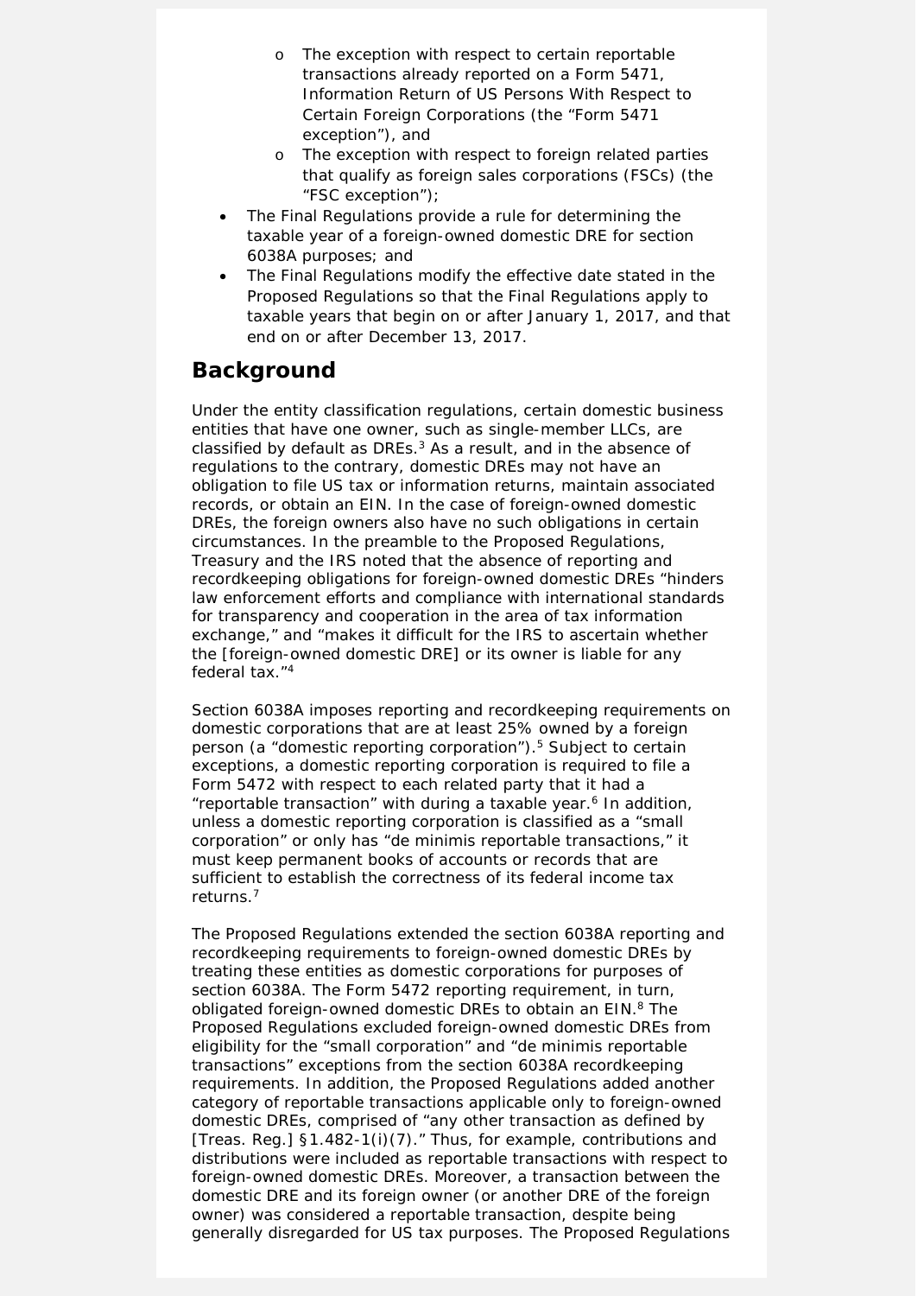included an effective date that was for taxable years of foreignowned domestic DREs ending on or after the date that is 12 months after the date of the final regulations.

#### **The Final Regulations**

The Final Regulations adopt the Proposed Regulations as drafted, with limited changes.

The Final Regulations provide that foreign-owned domestic DREs are not eligible for the Form 5471 Exception and the FSC Exception from filing a Form 5472.9 Acknowledging that the Proposed Regulations did not address these exceptions, the preamble to the Final Regulations states:

> [I]t was and remains the intent of the Treasury Department and the IRS that the generally applicable exceptions to the requirements of section 6038A should not apply to a domestic disregarded entity that is wholly owned by a foreign person. …. the Treasury Department and the IRS have concluded that, consistent with the scope and intent of the proposed regulations, the reporting requirements of the proposed regulations should apply without regard to the exceptions under [Treas. Reg.] §1.6038A-2(e)(3) and  $(4)$ .<sup>10</sup>

The Final Regulations provide a rule for determining the taxable year of a foreign-owned domestic DRE for purposes of section 6038A. If the foreign owner of the domestic DRE files a US income tax or information return, then the taxable year of the domestic DRE is the taxable year of its foreign owner. In all other cases, the taxable year of the domestic DRE is the calendar year (unless otherwise provided in forms, instructions, or other published guidance).<sup>11</sup>

Finally, the Final Regulations modify the effective date provision in the Proposed Regulations. The Final Regulations are effective for taxable years beginning on or after January 1, 2017, and ending on or after December 13, 2017.<sup>12</sup> As proposed, the Final Regulations would have been effective for all taxable years ending on or after December 13, 2017.

\_\_\_\_\_\_\_\_\_\_\_\_\_\_\_\_\_\_\_\_\_\_

**Contacts**

*<sup>1</sup> T.D. 9796 (Dec. 13, 2016).*

*<sup>2</sup> REG-127119-15, 81 Fed. Reg. 28784 (May 10, 2016). For prior coverage of the Proposed Regulations, see "[New reporting obligations for foreign-owned](https://www2.deloitte.com/content/dam/Deloitte/us/Documents/Tax/us-tax-gir-treasury-proposed-regs-on-dres-051016.pdf)  [disregarded entities.](https://www2.deloitte.com/content/dam/Deloitte/us/Documents/Tax/us-tax-gir-treasury-proposed-regs-on-dres-051016.pdf)"*

*<sup>3</sup> See Treas. Reg. §301.7701-2(c)(2)(i).*

*<sup>4</sup> 81 Fed. Reg. 28785 (May 10, 2016).*

*<sup>5</sup> Treas. Reg. §1.6038A-1(c)(1). A foreign corporation may also be considered a "reporting corporation" and subject to similar reporting and recordkeeping requirements if it is engaged in a US trade or business. See Section 6038C, Treas. Reg. §1.6038A-1(c)(1), and the exceptions in Treas. Reg. §1.6038A-1(c)(5). 6 See Treas. Reg. §1.6038A-2(e).* 

*<sup>7</sup> See Treas. Reg. §1.6038A-3 and the exceptions in Treas. Reg. §1.6038A-1(h) and (i)(1).*

*<sup>8</sup> See section 6109(a)(1) and Treas. Reg. §301.6109-1(b)(1).*

*<sup>9</sup> Treas. Reg. §1.6038A-2(e)(3) and (e)(4).*

*<sup>10</sup> 81 Fed. Reg. 89849-50 (Dec. 13, 2016).*

*<sup>11</sup> Treas. Reg. §301.7701-2(c)(2)(vi)(C).*

*<sup>12</sup> Treas. Reg. §§1.6038A-1(n)(1) and (2) and 301.7701-2(e)(9).*